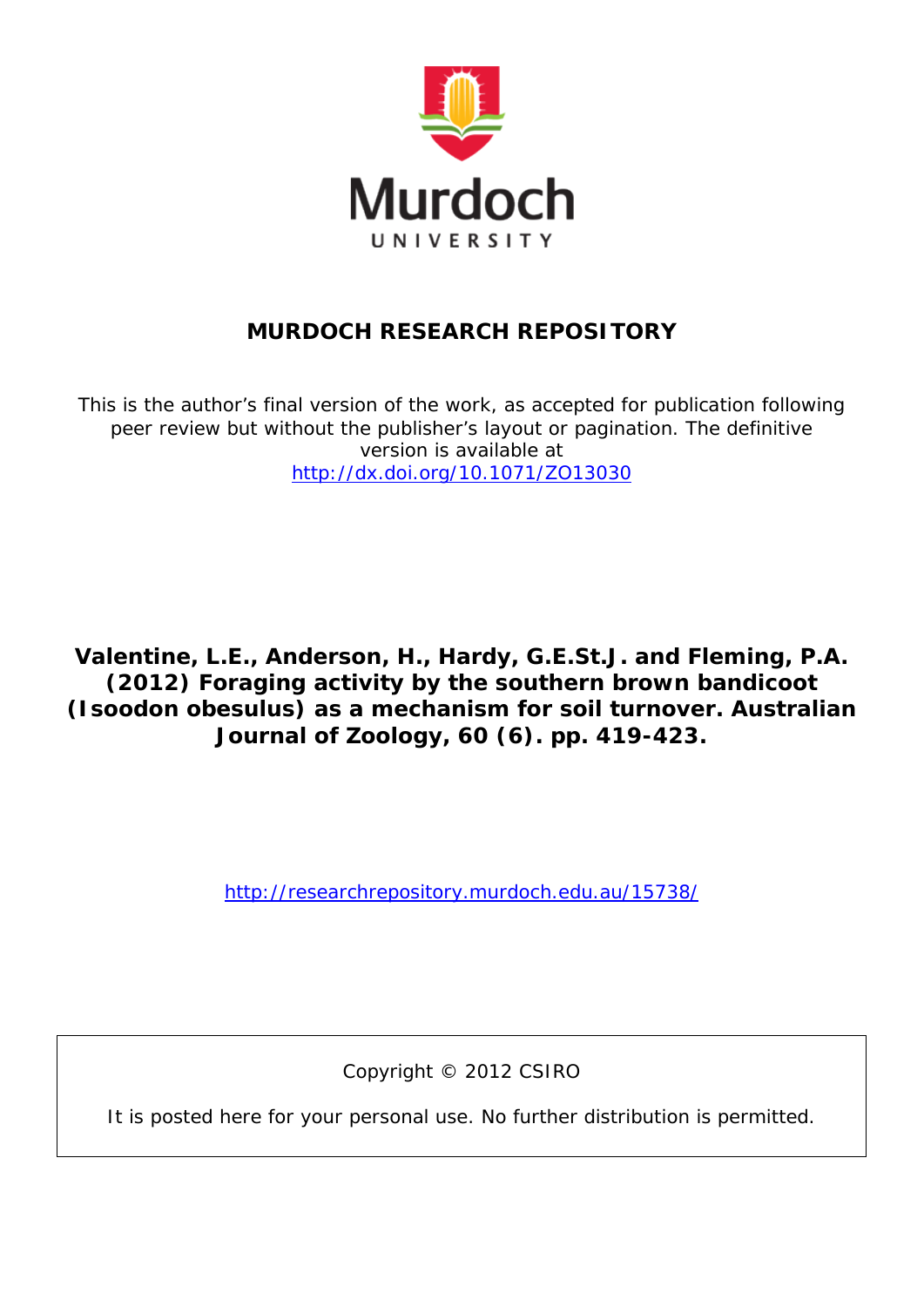| $\mathbf{1}$   | Foraging activity by the southern brown bandicoot (Isoodon obesulus) as a mechanism                                                           |
|----------------|-----------------------------------------------------------------------------------------------------------------------------------------------|
| 2              | for soil turnover.                                                                                                                            |
| 3              |                                                                                                                                               |
|                |                                                                                                                                               |
| $\overline{4}$ | Leonie E. Valentine <sup>A,B,C</sup> , Hannah Anderson <sup>A</sup> , Giles E. StJ. Hardy <sup>A</sup> and Patricia A. Fleming <sup>A</sup> . |
| 5              |                                                                                                                                               |
| 6              | <sup>A</sup> Western Australia Centre of Excellence for Climate Change, Woodland and Forest Health,                                           |
| 7              | School of Veterinary and Biomedical Sciences, Murdoch University, WA 6150, Australia.                                                         |
| 8              | <sup>B</sup> Present address: ARC Centre of Excellence for Environmental Decisions, School of Plant                                           |
| 9              | Biology, University of Western Australia, Crawley, WA 6009, Australia.                                                                        |
| 10             | <sup>C</sup> Corresponding author. Email: <b>leonie.valentine@uwa.edu.au</b>                                                                  |
| 11             |                                                                                                                                               |
| 12             | Running title: Soil turnover by the southern brown bandicoot                                                                                  |
| 13             |                                                                                                                                               |
| 14             | Citation for this article: Valentine, L.E., Anderson, A., Hardy, G. E. StJ. and Fleming, P.A.                                                 |
| 15             | (2013) Foraging activity by the southern brown bandicoot (Isoodon obesulus) as a                                                              |
| 16             | mechanism for soil turnover. Australian Journal of Zoology 60: 419-423.                                                                       |
| 17             |                                                                                                                                               |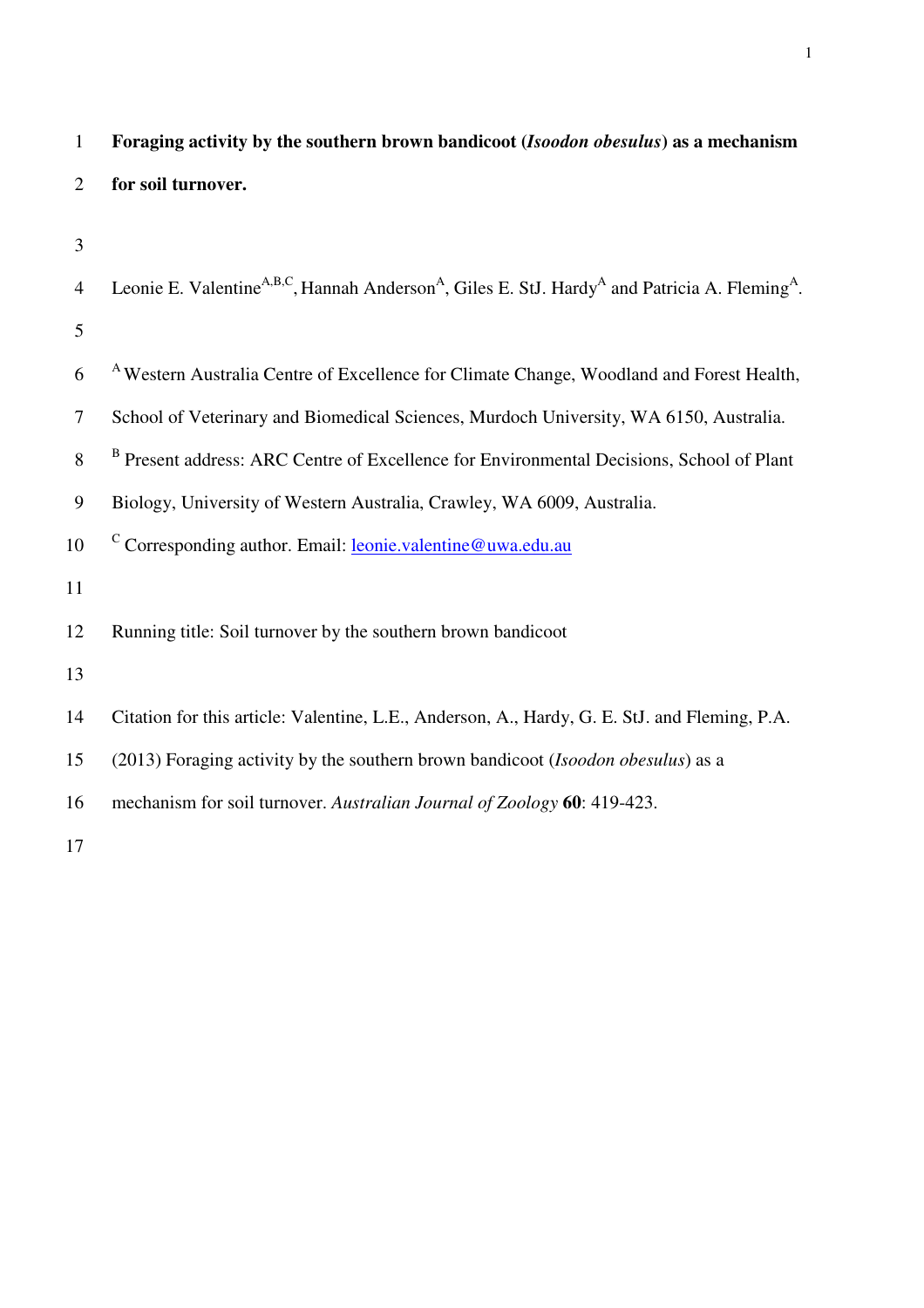#### 18 **Abstract**

19 Mammals that forage for food by biopedturbation can alter the biotic and abiotic 20 characteristics of their habitat, influencing ecosystem structure and function. Bandicoots, 21 bilbies, bettongs and potoroos are the primary digging marsupials in Australia, although the 22 majority of these species have declined throughout their range. This study used a snapshot 23 approach to estimate the soil turnover capacity, of the southern brown bandicoot (*Isoodon*  24 *obesulus*, Shaw 1797), a persisting digging Australian marsupial, at Yalgorup National Park, 25 Western Australia. The number of southern brown bandicoots was estimated using mark-26 recapture techniques. To provide an index of digging activity per animal, we quantified the 27 number of new foraging pits and bandicoot nose pokes across 18 plots within the same area. 28 The amount of soil displaced and physical structure of foraging pits were examined from 29 moulds of 47 fresh foraging pits. We estimated that an individual southern brown bandicoot 30 could create  $\sim$  45 foraging pits per day, displacing  $\sim$  10.74 kg of soil which extrapolates to  $\sim$ 31 3.9 tonnes of soil each year. The digging activities of the southern brown bandicoots are 32 likely to be a critical component of soil ecosystem processes.

33 *Additional keywords:* biopedturbation, ecosystem engineering, soil movement.

## 34 **Introduction**

35 Mammals that move or manipulate soil for food or to create shelter (biopedturbation) can act

36 as ecosystem engineers (Whitford 1999), creating disturbances that may be essential for

37 maintaining ecosystem health (Eldridge and James 2009; Eldridge *et al.* 2009).

38 Mammalian biopedturbation creates small-scale disturbances via soil turnover (Eldridge *et al.*

39 2012; Whitford 1999) and can subsequently alter the physical properties of soil, including

40 soil compaction and water infiltration (Garkaklis *et al.* 2000; Garkaklis *et al.* 1998; Garkaklis

41 *et al.* 2003). Several Australian marsupials dig, though the bettongs (*Bettongia* spp.,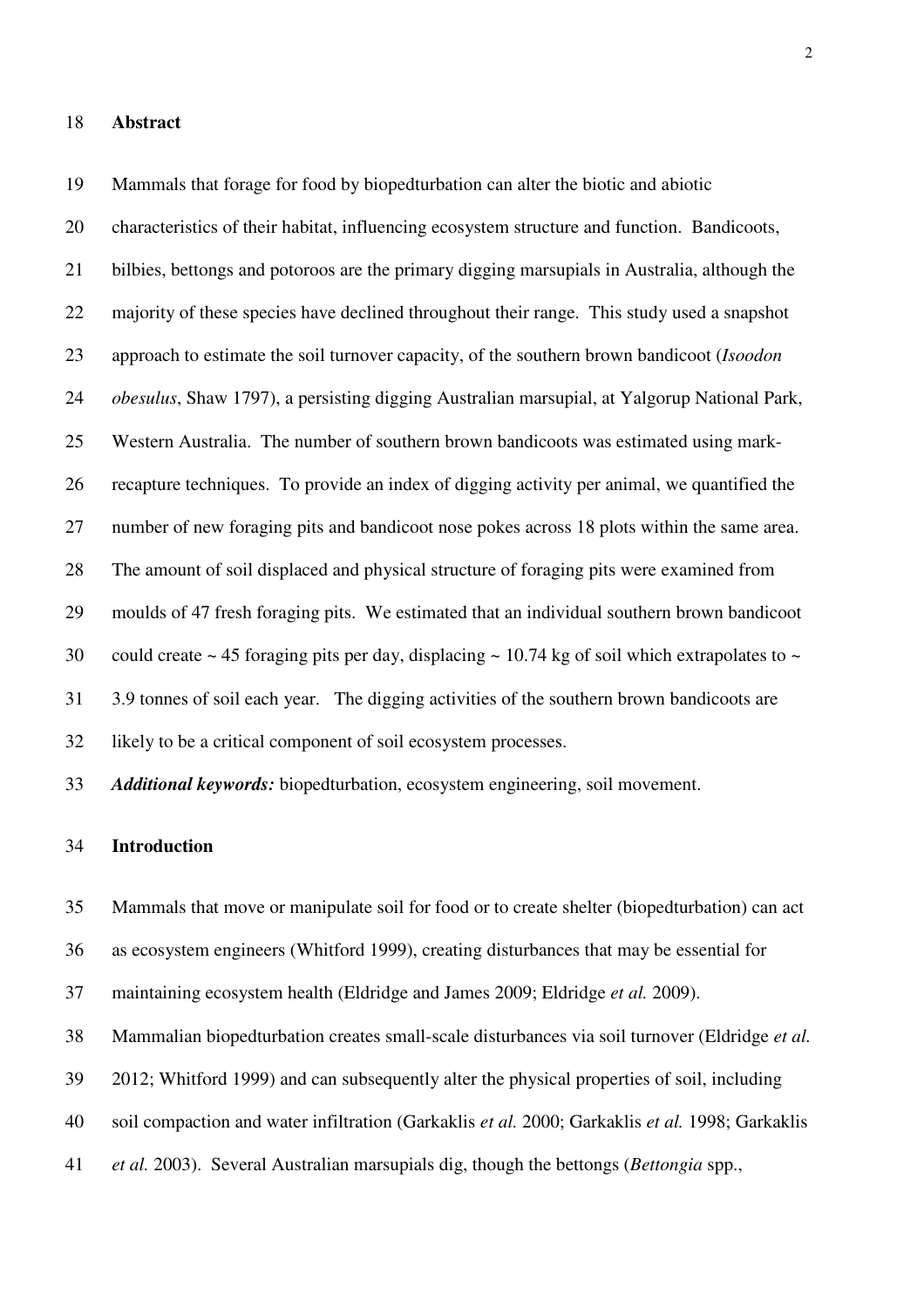42 *Aepyrymnus rufescens*), potoroos (*Potorous* spp.), bilbies (*Macrotis* spp.) and bandicoots 43 (*Perameles* spp*.*, *Isoodon* spp*.* and *Echymipera rufescens*) are the main marsupials in 44 Australia responsible for creating foraging pits (Martin 2003). These marsupials are adapted 45 to digging in soil, and use their strong forefeet and claws to create foraging pits while 46 searching for food, such as invertebrates, tubers, seeds and fungi. The soil turnover capacity 47 of these digging marsupials is impressive, with individual woylies (*Bettongia penicillata*) 48 estimated to displace ~ 4.8 tonnes of soil each year (Garkaklis *et al.* 2004).

49

50 Australian digging marsupials (here defined as bettongs, potoroos, bilbies and bandicoots) are 51 all within the critical weight range and considered most at risk from introduced predators 52 (Johnson and Isaac 2009), and the majority of these species have suffered drastic declines in 53 mainland populations and substantial range contractions (Van Dyck and Strahan 2008). Of 54 the 16 extant digging marsupial species, 11 are considered to be of conservation concern, 55 while a third (5 species) are considered critically endangered or endangered (*Environment*  56 *Protection and Biodiversity Conservation Act 1999*). Despite the grim conservation status of 57 the majority of Australian digging marsupials, a number of species (e.g. *Isoodon macrourus*, 58 *I*. *obesulus* and *Perameles nasuta*) persist within parts of their former range on mainland 59 Australia, sometimes in highly modified environments (e.g. Hughes and Banks 2010). 60 However, the potential ecosystem role of these species has not been investigated.

61

62 The southern brown bandicoot (*I. obesulus*, Shaw 1797) is a medium sized omnivorous 63 marsupial which occurs scattered across parts of eastern, southern and south-western 64 Australia (Van Dyck and Strahan 2008). Home range estimates for the southern brown 65 bandicoot vary from 0.5 – 6.0 ha (Lobert 1990); with males typically containing larger home 66 ranges than females (Heinsohn 1966), and in areas of high density (and correspondingly high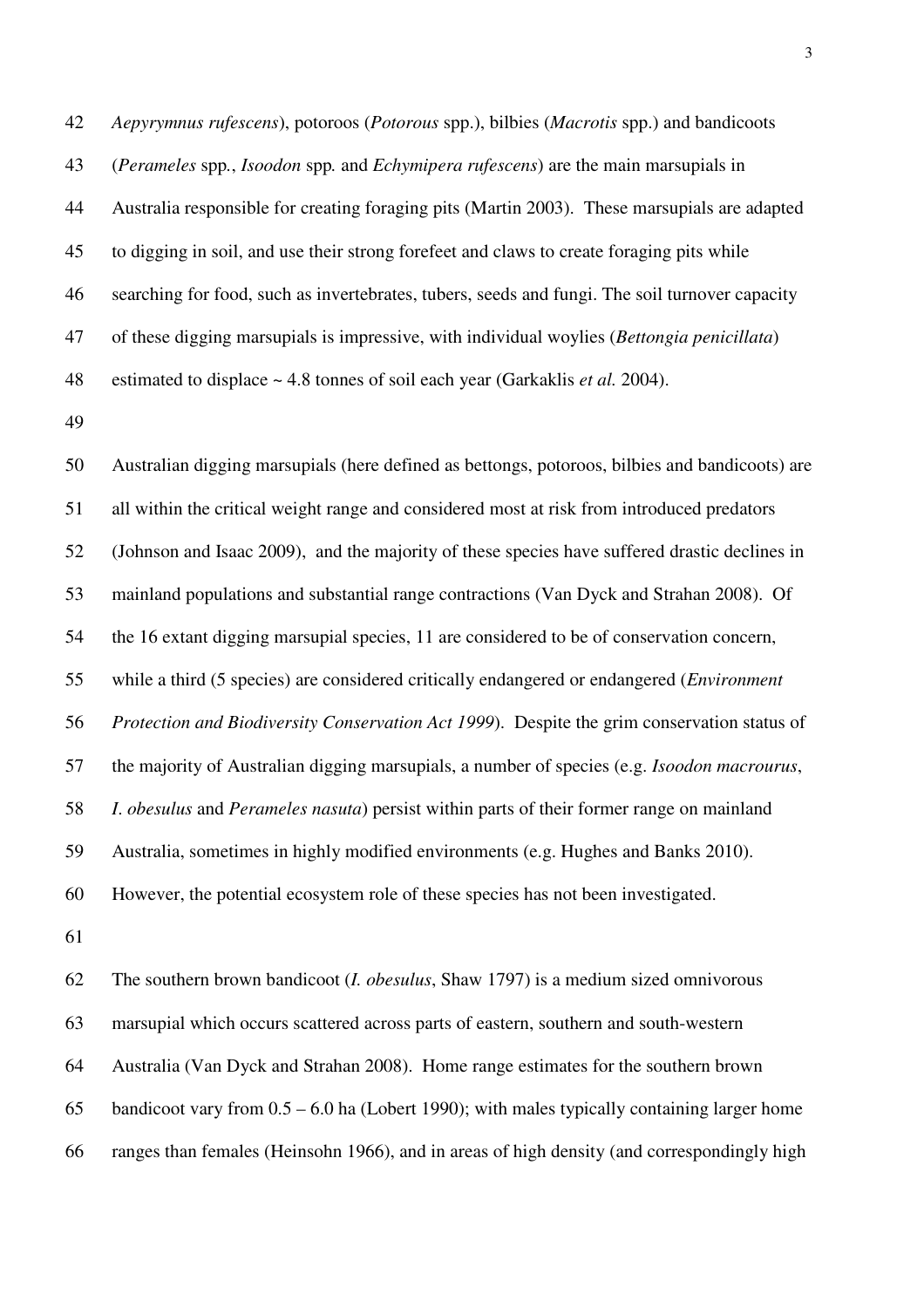67 food supply) home ranges are likely to overlap (Broughton and Dickman 1991). Although the 68 eastern subspecies (*I. obesulus obesulus*) is listed as endangered (*Environment Protection and*  69 *Biodiversity Conservation Act 1999*), in south-western Australia, the southern brown 70 bandicoot (*I. obesulus fusciventer*) is the only persisting commonly occurring digging 71 marsupial, especially within the urban-wildland interface. Foraging pits are created by 72 bandicoots when digging with their strong forefeet for fungal fruiting bodies, invertebrates 73 and subterranean plant material (Van Dyck and Strahan 2008). Previous observations have 74 indicated that southern brown bandicoots may be prolific 'diggers'(Heinsohn 1966; Quin 75 1985) .

76

77 The southern brown bandicoot occur in two distinct habitats in south-western Australia: open 78 forest and dense vegetation around swamps and watercourses (Cooper 2000a; Cooper 2000b), 79 and this mammal has consequently been identified as susceptible to declining groundwater 80 and rainfall (Wilson *et al.* 2012). In the urban-wildland interface surrounding Perth, 81 populations of the southern brown bandicoot persist in the bush fragments and conservation 82 reserves, often without predator control. In this study, we quantified the physical structure of 83 southern brown bandicoot (*I. obesulus fusciventer*) foraging pits and estimated soil turnover 84 in a small area, to compare with other digging marsupial species and to assist in determining 85 the potential role of the southern brown bandicoot in maintaining ecosystem processes.

86 **Materials and methods** 

## 87 *Study Site*

88 This study was conducted at Martin's Tank at the edge of Martin's Lake, Yalgorup National

89 Park on the Swan Coastal Plain IBRA region (Thackway and Cresswell 1995) in south-

90 western Australia (32°50'54.52"S; 115°40'8.72"E). Yalgorup National Park (~12,888 ha)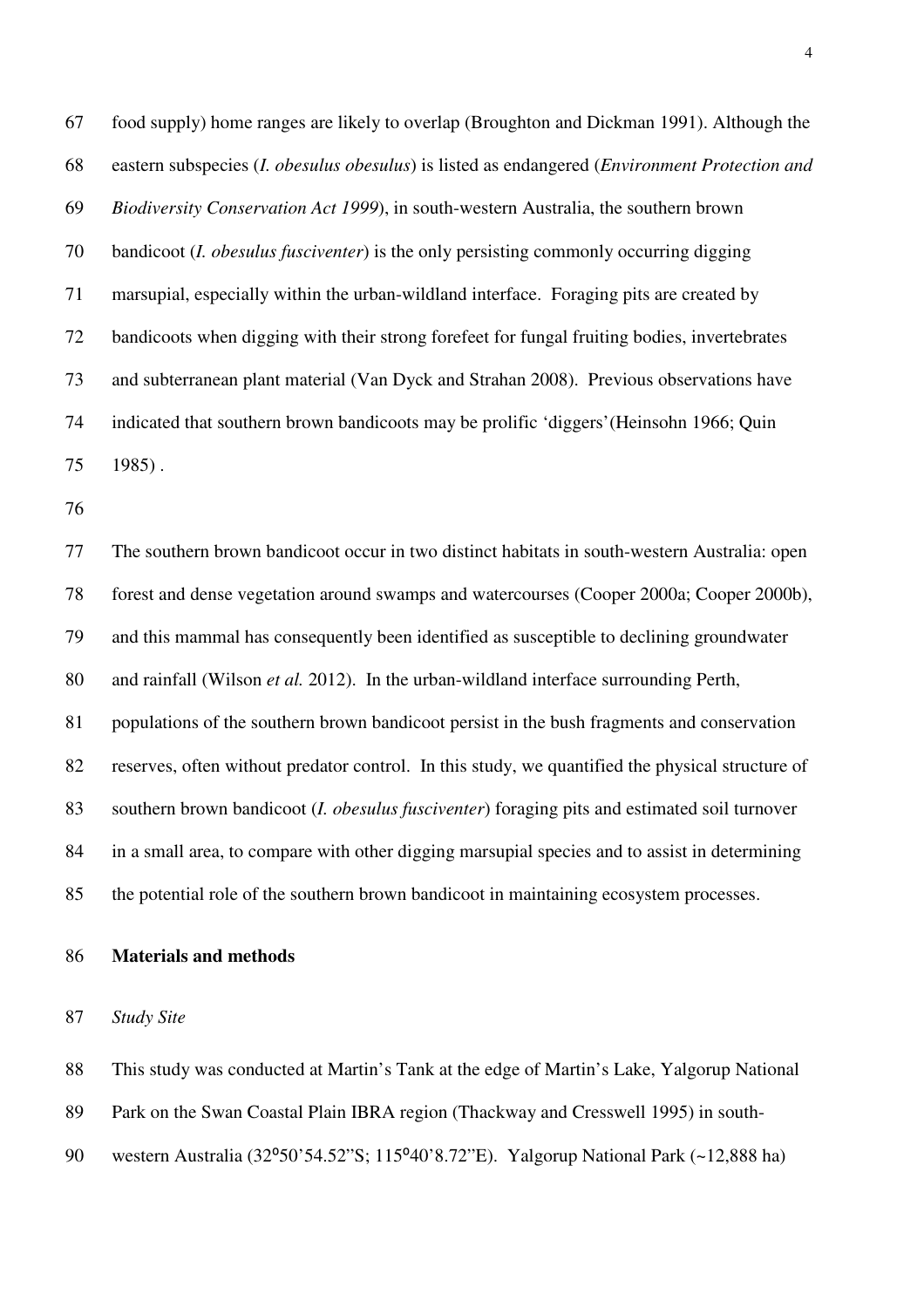91 has high regional biodiversity values based around the chain of ten coastal lakes, swamps and 92 tuart (*Eucalyptus gomphocephala*) forests (Portlock *et al.* 1993). Although sections of the 93 national park are baited with 1080 (sodium fluoroacetate) to assist in the control of the 94 introduced red fox (*Vulpes vulpes*), the area surrounding Martin's Lake is not currently 95 baited. The region has a Mediterranean-type climate with hot dry summers and mild wet 96 winters and an average annual rainfall of 864 mm (Bureau of Meteorology, Lake Preston 97 Lodge 2 Comp., #009679). Yalgorup National Park contains three major dune systems; the 98 Quindalup, Spearwood and Bassendean Dunes (Portlock *et al.* 1993). Our research focussed 99 on foraging activity and soil turnover of bandicoots within a small section of the National 100 Park, consisting of a 2 ha area (200 m x 100 m) in the vegetation running parrallel to the 101 Martins Lake. Our study site was located on Spearwood Dunes, where soils were 102 predominantly yellow-phase Karrakatta sands. Vegetation in the study area included lake-103 fringing vegetation dominated by *Melaleuca preissiana, M. rhaphiophylla* and interspersed 104 with tuarts, with a dense understorey of sedges (mostly *Gahnia trifida*) transitioning to a 105 combination of tuart trees, peppermint (*Agonis flexuosa*) and paperbark (*M. rhaphlophylla*), 106 and a tuart, jarrah (*E. marginata*) and marri (*Corymbia calophylla*) overstorey with a mid-107 storey layer of scattered *Banksia grandis, B. attenuata* and grasstrees (X*anthorrhoea* spp.), 108 and an open understorey of zamia palms (*Zamia* spp.) and various herbaceous species (e.g. 109 *Jacksonia sternbergiana*, *Hibbertia hypericoides*) (Portlock *et al.* 1993).

110

111 *Estimating soil turnover by the southern brown bandicoot* 

112 Bandicoot foraging activity was assessed for 18 plots (each 10 m x 10 m), with plots

113 haphazardly stratified along the vegetation gradient described above, with each plot separated

114 from each other by a minimum of 30 m. We counted the number of new foraging pits and

115 nose pokes created within each plot during a 24 hour period in June and in August 2011. A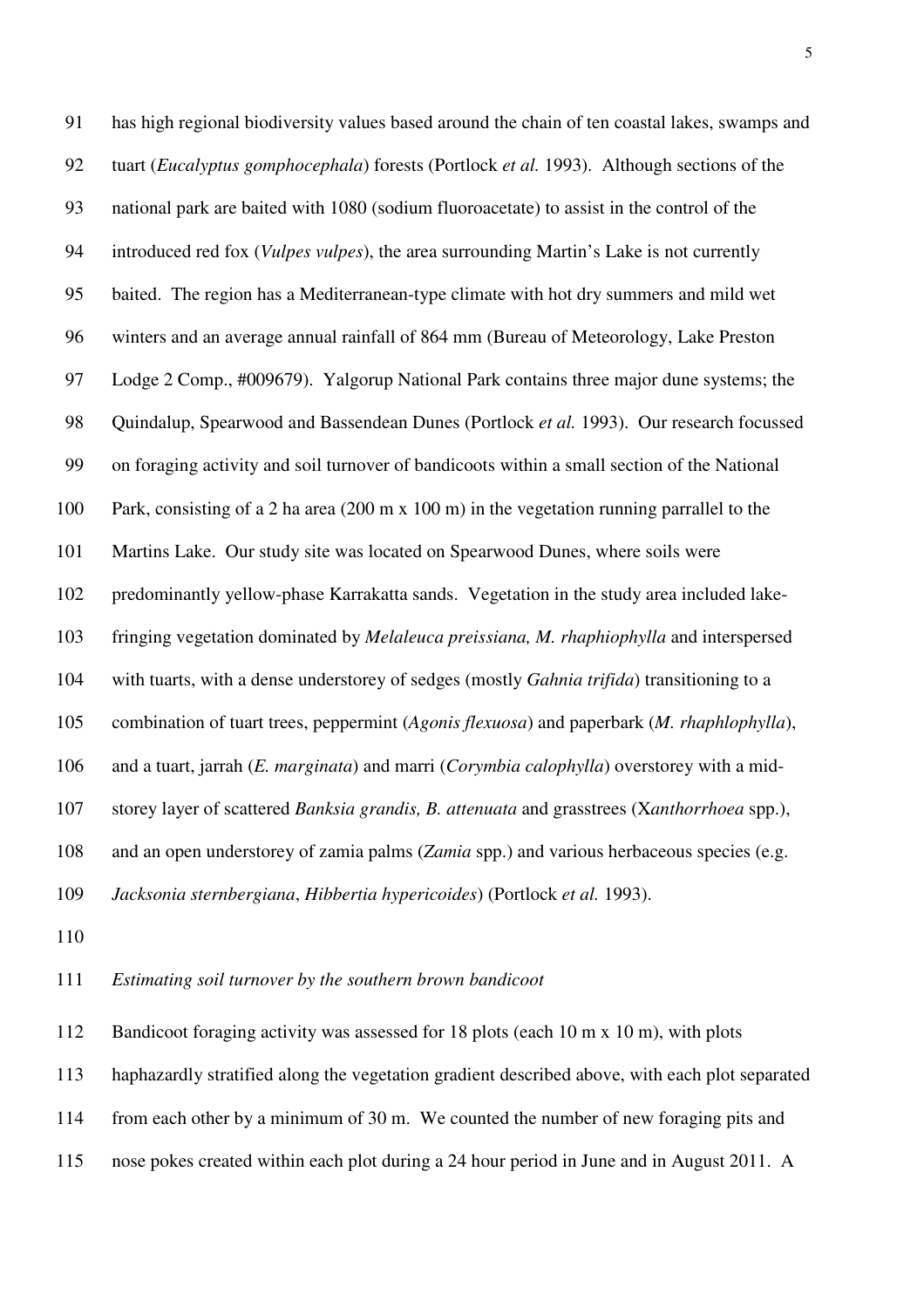116 bandicoot 'foraging pit' was defined as having a clear point at the bottom of the pit and a 117 spoil heap adjacent to the pit (where displaced soil was accumulated via the digging activities 118 of the bandicoots). A 'nose poke' was defined as an obvious movement of the ground debris 119 and soil but without a defined point or adjacent spoil heap. Due to rain occurring in the days 120 prior to examining foraging activity (but not during the sample period), new foraging pits and 121 nose pokes were easily identified during both sampling sessions (as rain in the previous day 122 had left impressions in the spoil of existing foraging pits).

123

124 After counting foraging pits (described above), we used mark-recapture trapping (three nights 125 in June and August 2011) to estimate the number of southern brown bandicoots potentially 126 responsible for creating the foraging pits in the 2 ha study area. A transect of ten cage traps 127 (sheffields: 20 cm x 20 cm x 56 cm) were spread evenly across the study area. All traps were 128 baited with universal bait (a combination of peanut butter, rolled oats, sardines and truffle 129 oil). Hessian bags and pieces of tarpaulin were placed over all cage traps to provide shelter 130 and to prevent rain entering the cage. The traps were open in the afternoon each day and 131 checked within three hours of sunrise the following morning. All animals captured were 132 weighed, measured (head length and long pes), sexed and individually marked using ISO 133 FDX-B microchips (OzMicrochips, NSW) inserted subcutaneously under the skin on the 134 nape of the neck. Re-trapped animals were detected using the RT100 ISO Scanner (Real 135 Trace, NSW). In this study we have not assessed home range sizes for the southern brown 136 bandicoot, although previous work in south-western Australia indicates home ranges are  $\sim$ 137 2.3 ha for males and ~ 1.8 ha for females, but they may overlap (Broughton and Dickman 138 1991). As we did not estimate the spatial range of the animals at Martins Tank, we used the 139 total number of animals capture (both trapping sessions combined) as our estimate of the 140 number of bandicoots creating foraging pits within the 2 ha area.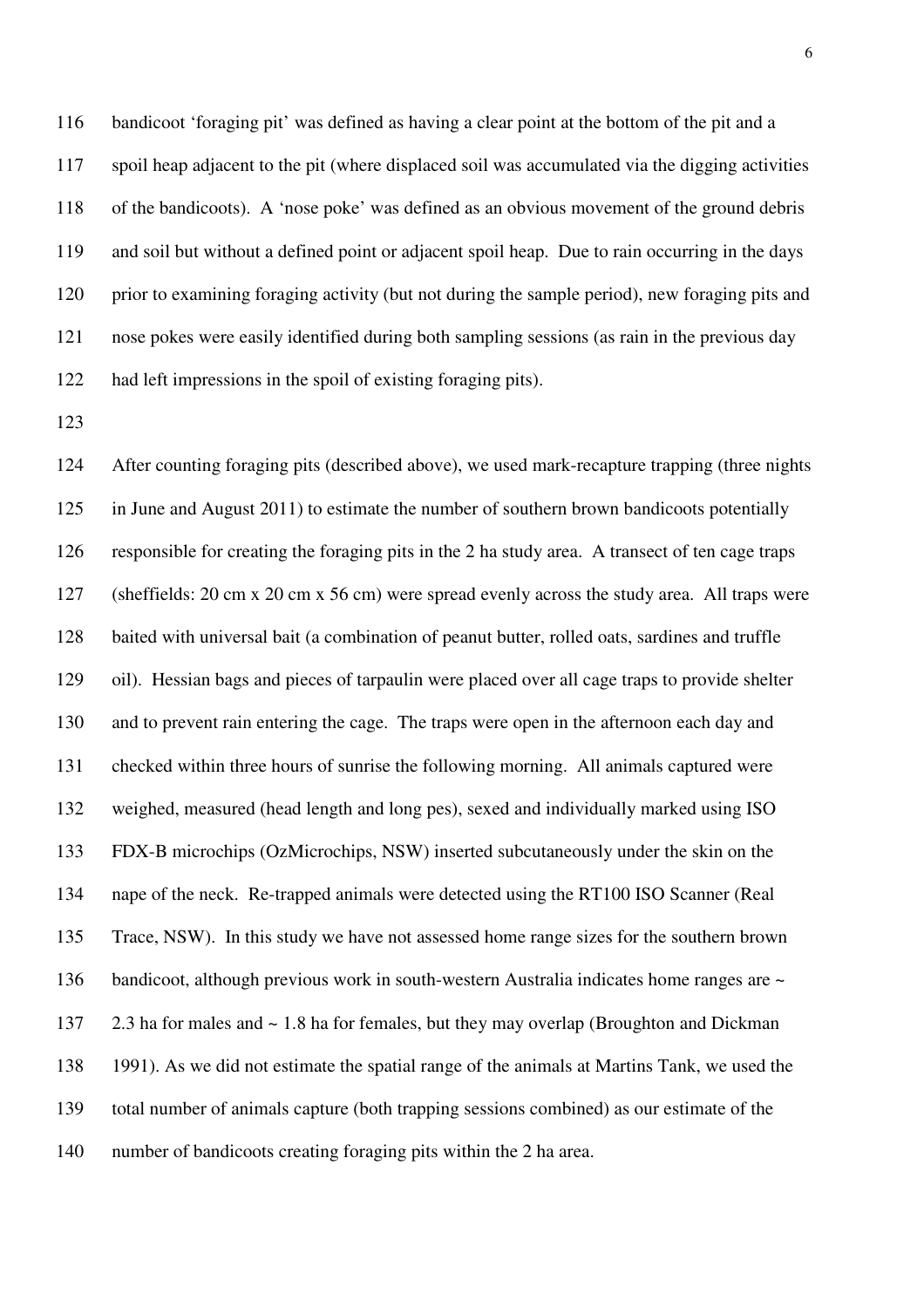141

| 142 | The number of foraging pits was quantified by averaging the number of new foraging pits per                                         |
|-----|-------------------------------------------------------------------------------------------------------------------------------------|
| 143 | plot counted in June and August 2011 and extrapolating this value to a per hectare estimate.                                        |
| 144 | Plaster of Paris (Diggers Plaster of Paris, South Australia) was poured into 47 fresh bandicoot                                     |
| 145 | diggings that were representative of the range of foraging pit sizes observed in plots. We                                          |
| 146 | measured the width (at soil surface) and depth of the plaster moulds and the volume of each                                         |
| 147 | mould (ml) was estimated by water displacement (1,200 ml graduated cylinder).                                                       |
| 148 | Measurements reported are the average $\pm$ standard error. Soil density (1.25 g cm <sup>-3</sup> ) was                             |
| 149 | estimated as the average density obtained from four soil core samples of known volume                                               |
| 150 | $(\sim 1021 \text{ cm}^3)$ that were oven-dried for 72 hours (K. Ruthrof, unpublished data). The amount                             |
| 151 | of soil displaced by one bandicoot in a night was calculated as:                                                                    |
| 152 | Soil displaced (g individual <sup>-1</sup> 24 hour period <sup>-1</sup> ) = (number of new foraging pits bandicoot <sup>-1</sup> 24 |
| 153 | hour period <sup>-1</sup> ) x (foraging pit volume) x (soil density)                                                                |
| 154 | This figure was also then expressed as tonnes individual $1$ year <sup>1</sup> .                                                    |
| 155 |                                                                                                                                     |
| 156 | Limitations to this study                                                                                                           |
| 157 | Our study provides a snap shot approach at estimating the soil turnover capacity of the                                             |

158 southern brown bandicoot, and has several limitations that should be considered. 1. We used

159 a single location, Martins Tank, to obtain our estimates of foraging activity and foraging pit

160 dimensions for the southern brown bandicoot. These values may vary depending on location,

161 habitat, soil type and bandicoot density. 2. To estimate the number of bandicoots creating the

162 foraging pits, we have used the total number of bandicoots captured within the 2 ha area.

163 Given our uncertainty of the spatial range of foraging bandicoots, the foraging pits within our

164 study area may have been created by one or several bandicoots. Using the total number of

165 captured bandicoots may overestimate the number of bandicoots creating the foraging pits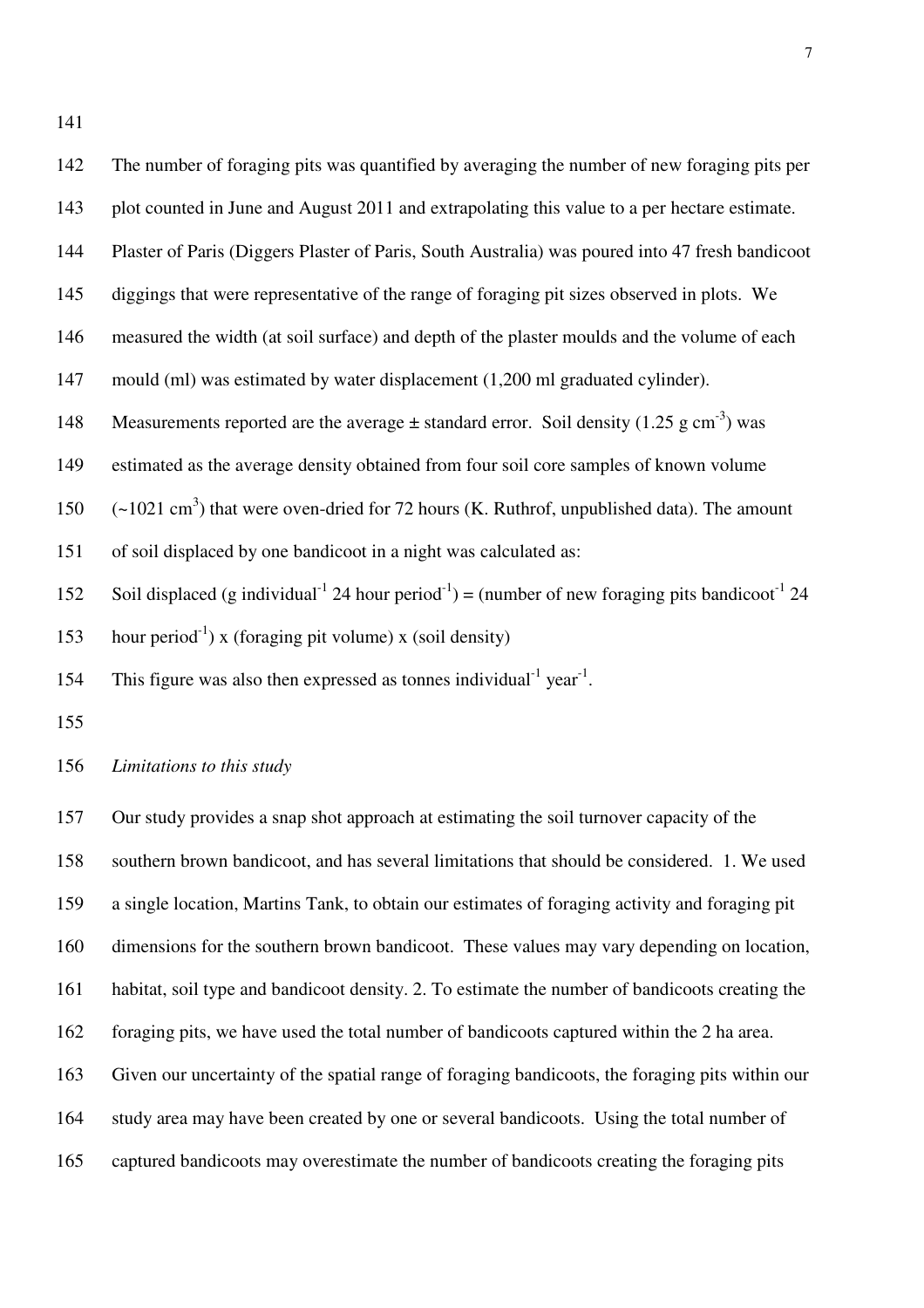166 and thus could represent a conservative estimate of the soil turnover capacity of this species. 167 3. Our estimates of foraging activity are based on two nights data collection and the 168 extrapolation to an annual estimate of soil turnover does not reflect seasonal differences in 169 foraging behaviour and intensity.

170

## 171 **Results**

172 A total of eight bandicoot individuals were captured in the 2 ha area over 60 trap nights (June 173 and August sessions combined). Six bandicoots (two female, four male) were captured in 174 June and recaptured in August, along with an additional two individuals (one male, one 175 escaped before it was sexed). Males were typically larger and heavier ( $n = 5$ , mean  $\pm$  SE: 176 body mass1,724  $\pm$  107 g; head length 93.2  $\pm$  2.1 mm, pes length 65.0  $\pm$  1.3 mm) than females 177 (n = 2, mean  $\pm$  SE: body mass  $\pm$  SE: 1,165  $\pm$  15 g, head length: 85.1  $\pm$  6.0 mm, pes length 178 60.6  $\pm$  2.0 mm). The eight individuals were all in visibly good condition, with no fur loss, 179 scratches or other signs of fighting. 180 181 Across the 18 survey plots there were 36 new foraging pits and 88 new nose pokes in June 182 and 32 new foraging pits and 122 new nose pokes in August, with a range of 0 – 6 foraging 183 pits and 0 – 21 nose pokes observed per plot in both sampling periods. The mean number of 184 new foraging pits day<sup>-1</sup> averaged to 1.8 plot<sup>-1</sup> (10 x 10 m) which extrapolated to 180 new 185 foraging pits ha<sup>-1</sup> in a 24 hour period. For the purposes of this study, we have assumed that 186 all eight individual southern brown bandicoots created the foraging pits (i.e. 4 individual

187 bandicoots ha<sup>-1</sup>), which equates to 45 foraging pits day<sup>-1</sup> individual bandicoot<sup>-1</sup>.

188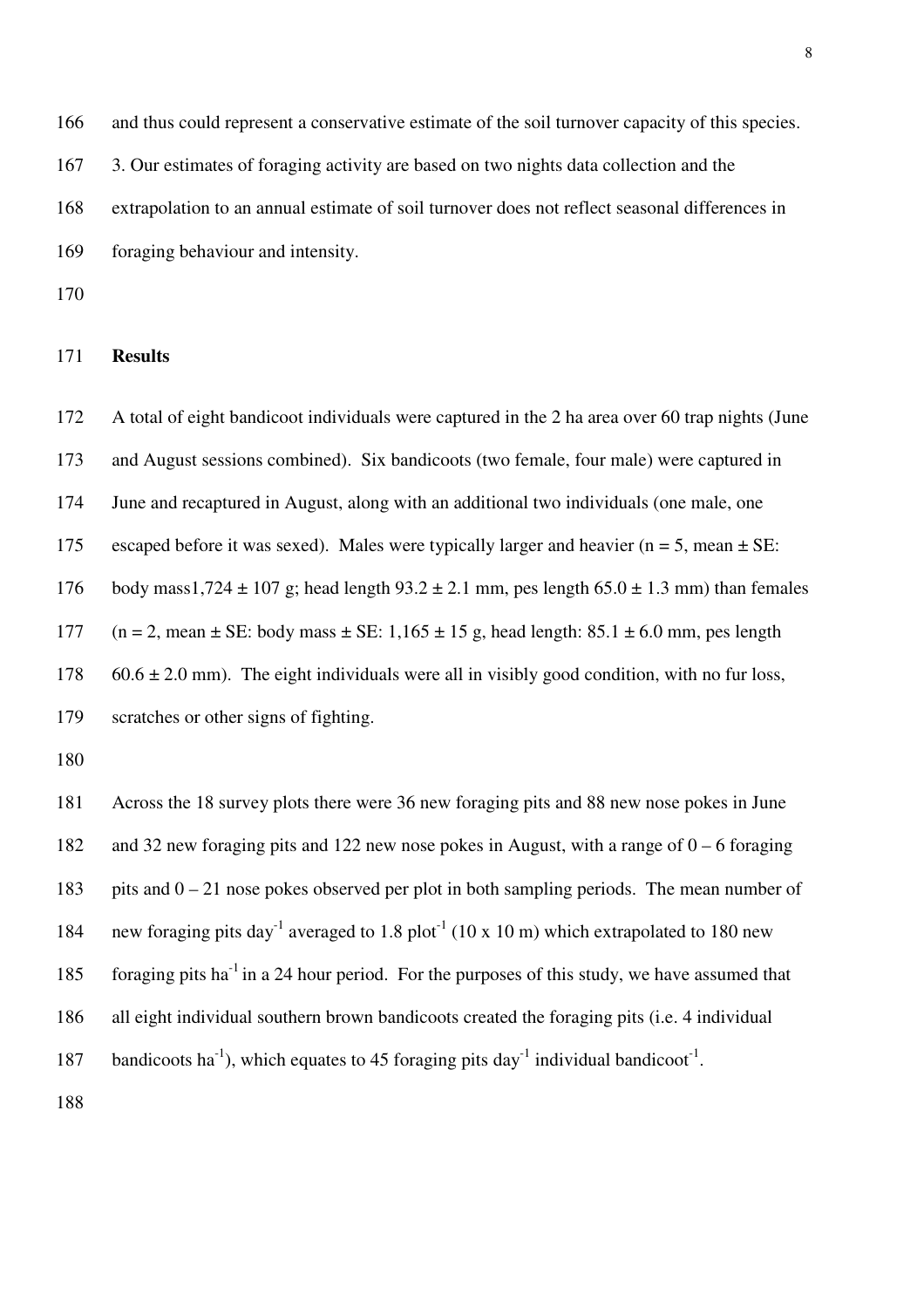189 Moulds of 47 fresh foraging pits indicated that foraging pits were fairly consistent in their 190 physical size. Foraging pits were conical in shape, measuring  $100.9 \pm 3.9$  mm across at the 191 soil surface with a mean depth of  $69.6 \pm 3.2$  mm (depth range 35–135 mm). The mean 192 volume of these foraging pits was  $191 \pm 15$  ml. In a single night of our study, the soil 193 displaced by one bandicoot at Martins Tank was therefore estimated as  $8,595 \text{ cm}^3$  or 10.74 kg 194 (calculated as follows: 10,743.75 g soil displaced individual<sup>-1</sup> 24 hour period<sup>-1</sup> = 45 foraging 195 pits bandicoot<sup>-1</sup> 24 hour period<sup>-1</sup>  $*$  191 ml soil displaced  $*$  1.25 g cm<sup>-3</sup> soil density). 196 Assuming no seasonal differences in foraging activity, this value can then be extrapolated to 197 an annual turnover of  $3.14 \text{ m}^3$  or  $3.92$  tonnes for each individual.

198

#### 199 **Discussion**

200 Southern brown bandicoots are opportunistic omnivores that forage for a variety of food, 201 consuming invertebrates, fungi, plant material and occasionally small vertebrates, with diets 202 reflecting seasonally and locally abundant food items (Heinsohn 1966; Quin 1988; Van Dyck 203 and Strahan 2008). Foraging of bandicoots via nose pokes may assist bandicoots in 204 detecting subterranean prey items (Quin 1992) and/or target invertebrates (e.g. cockroaches, 205 crickets, spiders) which commonly occur in the leaf litter layer (Hattenschwiler *et al.* 2005). 206 In Tasmania, a single wild bandicoot was observed digging 21 foraging pits within 36 207 minutes (Heinsohn 1966), while bandicoots in captivity have been observed digging up to 32 208 foraging pits in an evening (Quin 1985). In our study, we estimated that a single bandicoot 209 dug ~ 45 foraging pits each day, representing a considerable impact in terms of soil turnover. 210

211 Bettongs and potoroos forage principally upon fruiting bodies of underground fungi (Van 212 Dyck and Strahan 2008) and may create higher numbers of foraging pits while searching for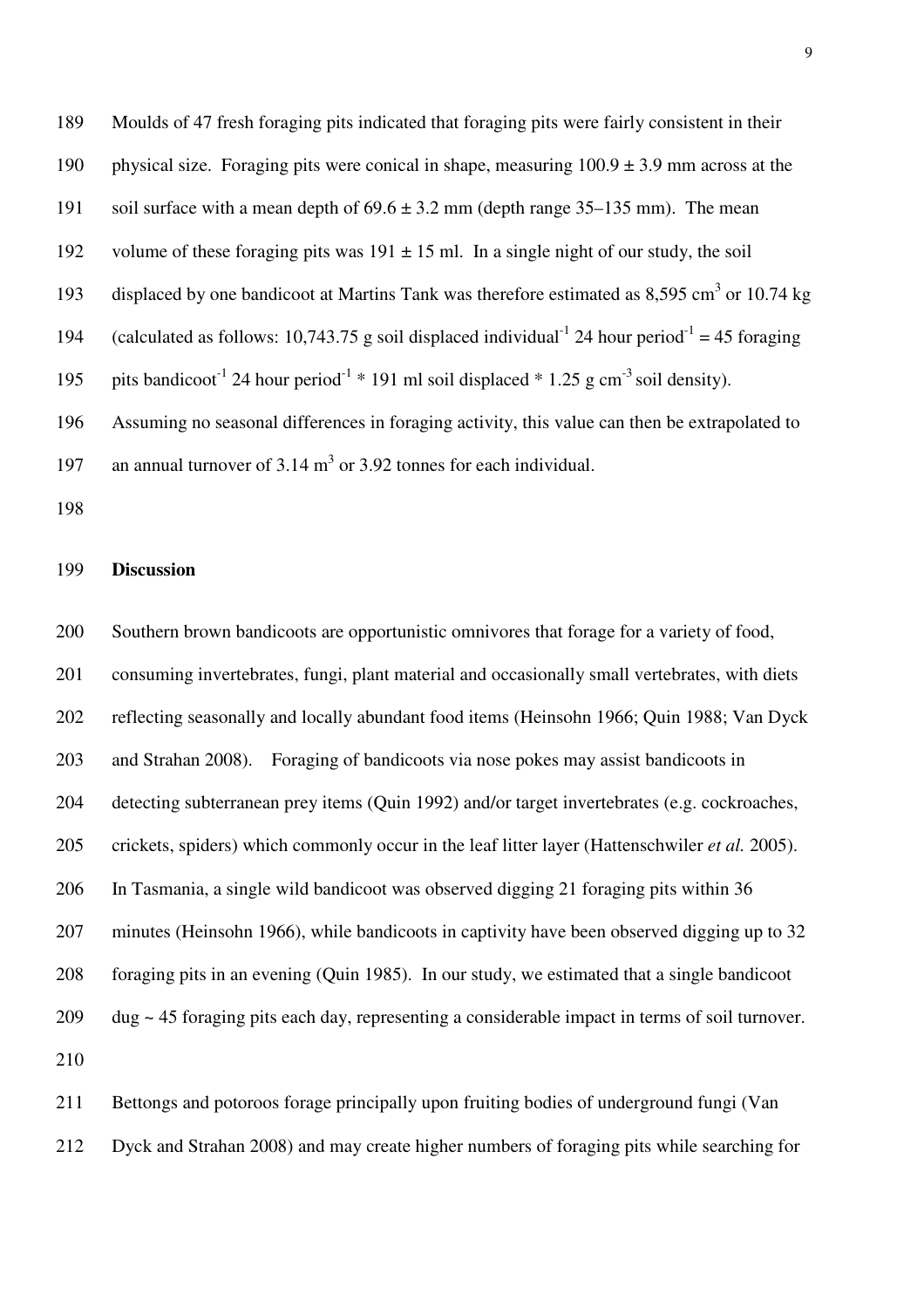213 food (eg. woylie:  $38 - 114$  foraging pits individual<sup>-1</sup> (Garkaklis *et al.*(2004) compared to 214 southern brown bandicoot:  $\sim$  45 foraging pits individual<sup>-1</sup>). Although we did not examine the 215 density of foraging pits throughout seasons, previous research has indicated that the densities 216 of foraging pits of digging marsupials may vary throughout the year potentially in relation to 217 the availability of hypogeal fungal fruiting bodies (Claridge *et al.* 1993). As the diet of the 218 southern brown bandicoot varies seasonally (Quin 1988), the number of foraging pits created 219 by this species is also likely to vary seasonally. Foraging pits created by the greater bilby and 220 burrowing bettong are ~ 80 mm in depth (James and Eldridge 2007), similar in size to the 221 southern brown bandicoot (~ 70 mm). The long nosed potoroo (*P. tridactylus*) creates 222 foraging pits that vary in depth from 56 – 120 mm (Claridge *et al.* 1993), while the woylie 223 creates deeper foraging pits (100 - 115 mm; Garkaklis *et al.* 2004).

224

225 Although our research is restricted to a small area and represents a 'snapshot' of foraging 226 activities of the southern brown bandicoot, our study is the first to estimate soil turnover rates 227 of the southern brown bandicoot, with an individual bandicoot (average body mass 1.6 kg) 228 turning over approximately 10.74 kg a day. This value equates to  $\sim$  3.9 tonnes of soil per 229 bandicoot per year and falls within the range of soil displaced  $(2.7 - 9.7)$  tonnes per year) by 230 the similar-sized woylie (body mass: 1.0–1.5 kg) (Garkaklis *et al.* 2004). Marsupials that 231 burrow for food and live underground produce even greater soil turnover. For example, in 232 predator-free enclosures in arid zones, where bilbies and burrowing bettongs are held 233 together (therefore values are for both species combined), these animals excavate ~ 30 tonnes 234 of soil per individual per year (Newell 2008).

235

236 The loss of once widespread digging mammals in Australia is likely to have major 237 ramifications for ecosystem processes. Further research on the foraging activities of the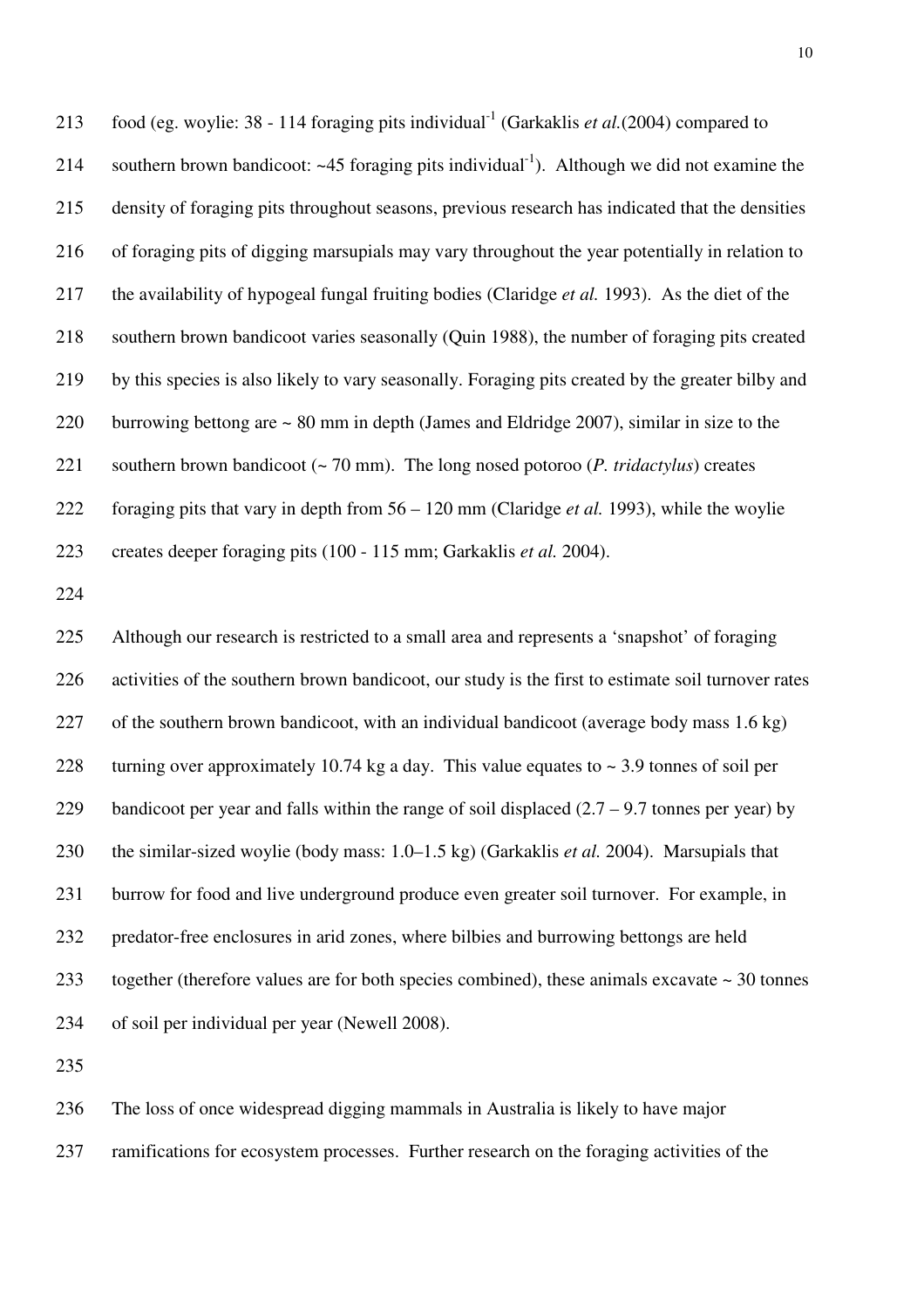238 southern brown bandicoot, preferably over a longer time frame and across a number of sites, 239 is necessary to elucidate the soil turnover capacity of this digging marsupial. Although the 240 range and population of the southern brown bandicoot has declined since European 241 settlement (Abbott 2008), these animals persist in urban, peri-urban and rural regions of 242 south-western Australia where they are likely to be playing an important role in ecosystem 243 processes, contributing to the health and function of our woodlands and forests. 244 Understanding the role of these animals may therefore contribute towards conservation 245 management decisions. Since the southern brown bandicoot appears to be more resilient to 246 human-mediated disturbances compared to other digging marsupials (e.g. woylie), they 247 provide us with an ideal opportunity to reintroduce them into landscapes where soil turnover 248 is required for ecosystem health and function.

#### 249 **Acknowledgements**

250 We gratefully thank the Department of Environment and Conservation – Swan Coastal 251 District for their support with this project, especially Craig Olejnik, Paul Tholen and Alan 252 Wright. We also thank three anonymous reviewers for substantially improving this 253 manuscript. Our work was funded by the WA State Centre of Excellence for Climate 254 Change, Woodland and Forest Health and the ARC Centre of Excellence for Environmental 255 Decisions, and was carried out with a Murdoch University Animal Ethics Committee permit 256 (W2341/10) and the WA Department of Environment and Conservation permit (Regulation 257 17: SF001280).

#### 258 **References**

259 Abbott, I. (2008). Historical perspectives of the ecology of some conspicuous vertebrate 260 species in south-west Western Australia. *Conservation Science Western Australia* **6**, 1-214. 261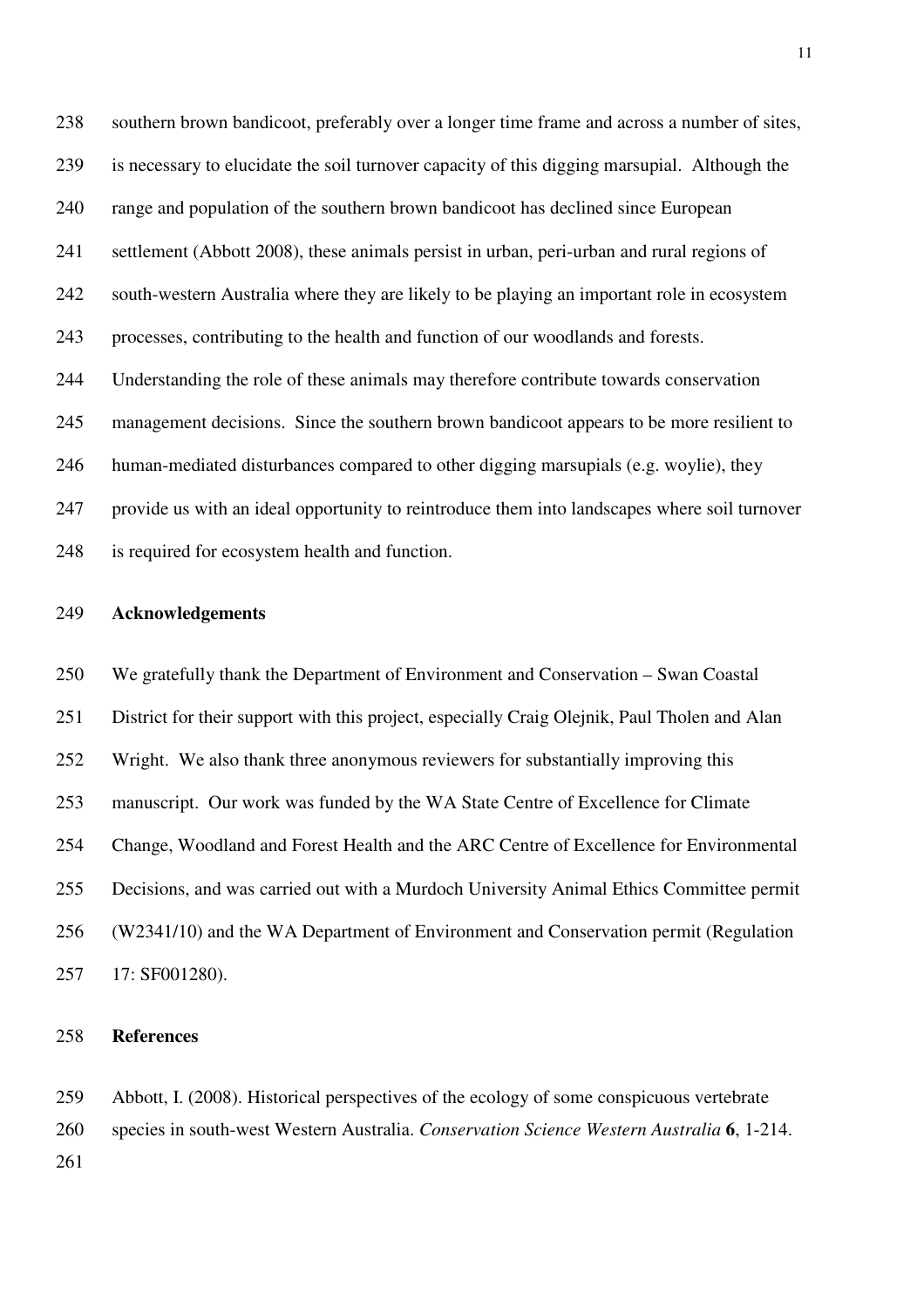| 262 | Broughton, S. K., and Dickman, C. R. (1991). The effect of supplementary food on home               |
|-----|-----------------------------------------------------------------------------------------------------|
| 263 | range of the southern brown bandicoot, Isoodon obesulus (Marsupialia: Peramelidae).                 |
| 264 | Australian Journal of Ecology 16, 71-78.                                                            |
| 265 |                                                                                                     |
| 266 | Claridge, A. W., Cunningham, R. B., and Tanton, M. T. (1993). Foraging patterns of the              |
| 267 | long-nosed potoroo ( <i>Potorous tridactylus</i> ) for hypogeal fungi in mixed-species and regrowth |
| 268 | eucalypt forest stands in southeastern Australia. Forest Ecology and Management 61, 75-90.          |
| 269 |                                                                                                     |
| 270 | Cooper, M. L. (2000a). Random amplified polymorphic DNA analysis of southern brown                  |
| 271 | bandicoot (Isoodon obesulus) populations in Western Australia reveals genetic differentiation       |
| 272 | related to environmental variables. Molecular Ecology 9, 469-479.                                   |
| 273 |                                                                                                     |
| 274 | Cooper, M. L. (2000b). Temporal variation in skull size and shape in the southern brown             |
| 275 | bandicoot, Isoodon obesulus (Peramelidae: Marsupialia) in Western Australia. Australian             |
| 276 | Journal of Zoology 48, 47-57.                                                                       |
| 277 |                                                                                                     |
| 278 | Eldridge, D. J., and James, A. I. (2009). Soil-disturbance by native animals plays a critical       |
| 279 | role in maintaining healthy Australian landscapes. Ecological Management and Restoration            |
| 280 | 10, S27-S34.                                                                                        |
| 281 |                                                                                                     |
| 282 | Eldridge, D. J., Koen, T. B., Killgore, A., Huang, N., and Whitford, W. G. (2012). Animal           |
| 283 | foraging as a mechanism for sediment movement and soil nutrient development: evidence               |
| 284 | from the semi-arid Australian woodlands and the Chihuahuan Desert. Geomorphology 157-               |
| 285 | 158, 131-141.                                                                                       |
| 286 |                                                                                                     |
| 287 | Eldridge, D. J., Whitford, W. G., and Duval, B. D. (2009). Animal disturbances promote              |
| 288 | shrub maintenance in a desertified grassland. Journal of Ecology 97, 1302-1310.                     |
| 289 |                                                                                                     |
| 290 | Garkaklis, M., Bradley, J., and Wooller, R. D. (2000). Digging by vertebrates as an activity        |
| 291 | promoting the development of water-repellent patches in sub-surface soil. Journal of Arid           |
| 292 | Environments 45, 35-42.                                                                             |
| 293 |                                                                                                     |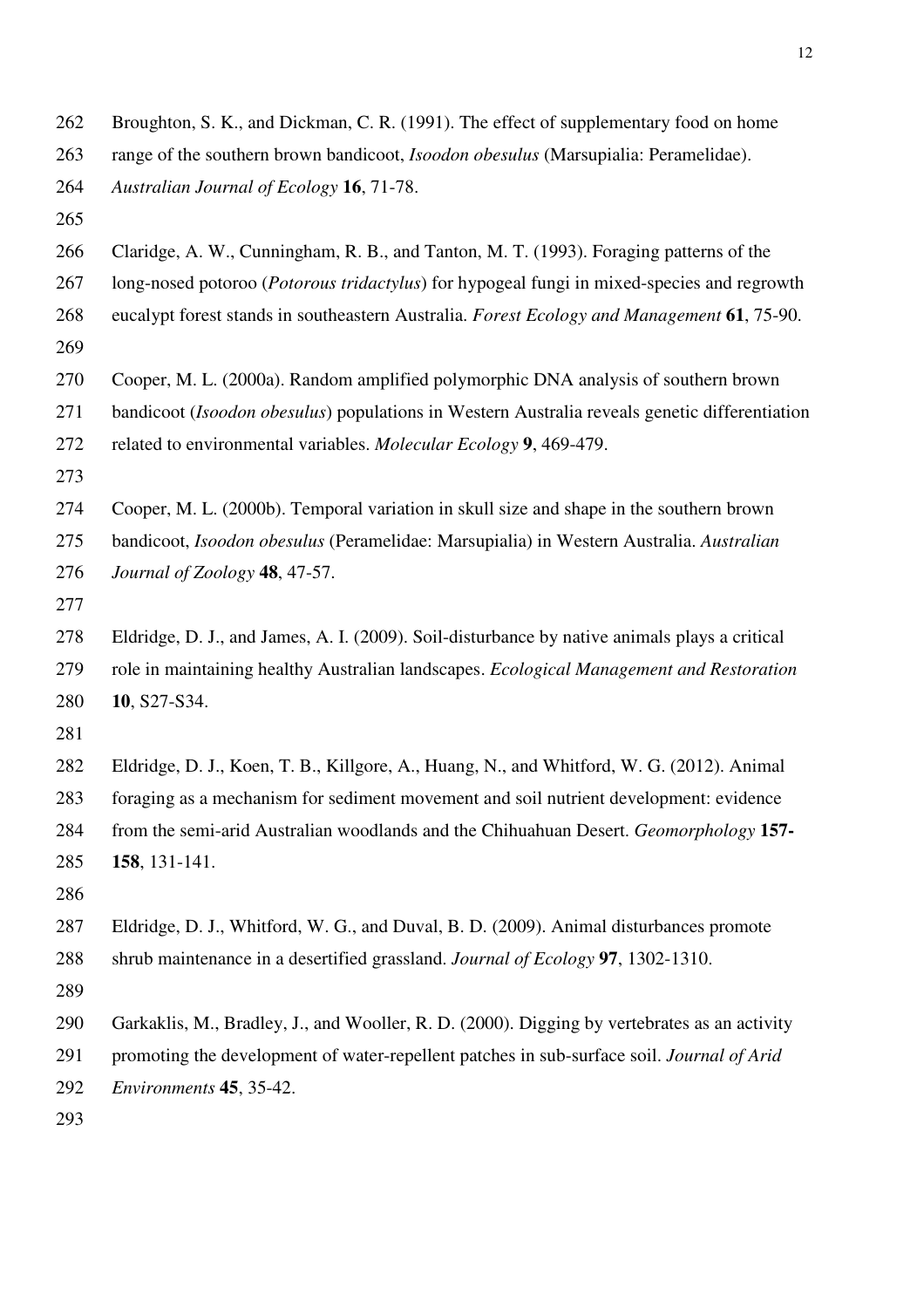- 294 Garkaklis, M. J., Bradley, J. S., and Wooller, R. D. (1998). The effects of woylie (*Bettongia*
- 295 *penicillata*) foraging on soil water repellency and water infiltration in heavy textured soils in
- 296 southwestern Australia. *Australian Journal of Ecology* **23**, 492-496.
- 297
- 298 Garkaklis, M. J., Bradley, J. S., and Wooller, R. D. (2003). The relationship between animal
- 299 foraging and nutrient patchiness in south-west Australian woodland soils. *Australian Journal*
- 300 *of Soil Research* **41**, 665-673.
- 301
- 302 Garkaklis, M. J., Bradley, J. S., and Wooller, R. D. (2004). Digging and soil turnover by a 303 mycophagous marsupial. *Journal of Arid Environments* **56**, 569-578.
- 304
- 305 Hattenschwiler, S., Tiunov, A. V., and Scheu, S. (2005). Biodiversity and litter
- 306 decomposition in terrestrial ecosystems. *Annual Review of Ecology, Evolution and*
- 307 *Systematics* **36**, 191-218.
- 308
- 309 Heinsohn, G. E. (1966). Ecology and reproduction of the Tasmanian bandicoots (*Perameles*
- 310 *gunni* and *Isoodon obesulus*). *University of Californian Publication of Zoology* **80**, 1-96.
- 311
- 312 Hughes, N. K., and Banks, P. B. (2010). Heading for greener pastures? Defining the foraging
- 313 preferences of urban long-nosed bandicoots. *Australian Journal of Zoology* **58**, 341-349.
- 314
- 315 James, A. I., and Eldridge, D. J. (2007). Reintroduction of fossorial native mammals and
- 316 potential impacts on ecosystem processes in an Australian desert landscape. *Biological*
- 317 *Conservation* **138**, 351-359.
- 318
- 319 Johnson, C. N., and Isaac, J. L. (2009). Body size and extinction risk in Australian mammals: 320 back to the Critical Weight Range. *Austral Ecology* **34**, 35-40.
- 321
- 322 Lobert, B. (1990). Home range and activity period of the southen brown bandicoot (*Isoodon*
- 323 *obesulus*) in a Victorian heathland. In 'Bandicoots and Bilbies.' (Eds. J. H. Seebeck, P. R.
- 324 Brown, R. L. Wallis and C. M. Kemper) pp. 319-325. (Surrey Beatty and Sons: Sydney.)
- 325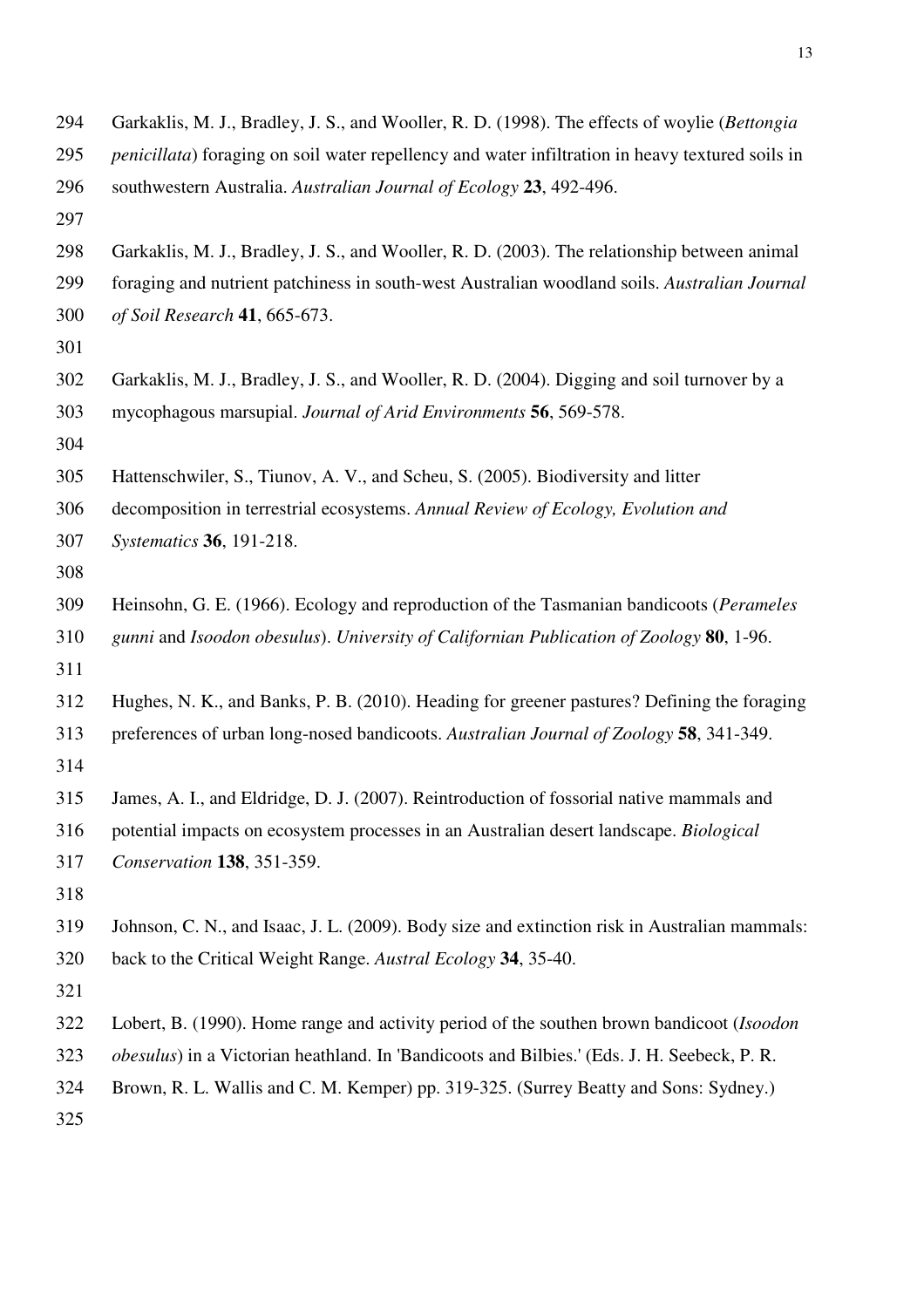| 326 | Martin, G. (2003). The role of small ground-foraging mammals in topsoil health and                   |
|-----|------------------------------------------------------------------------------------------------------|
| 327 | biodiversity: Implications to management and restoration. Ecological Management and                  |
| 328 | <i>Restoration</i> 4, 114-119.                                                                       |
| 329 |                                                                                                      |
| 330 | Newell, J. (2008). The role of the reintroduction of greater bilbies ( <i>Macrotis lagotis</i> ) and |
| 331 | burrowing bettongs (Bettongia lesueur) in the ecological restoration of an arid ecosystem:           |
| 332 | foraging diggings, diet and soil seed banks. PhD Thesis, School of Earth and Environmental           |
| 333 | Sciences, University of Adelaide, Adelaide.                                                          |
| 334 |                                                                                                      |
| 335 | Portlock, C., Koch, A., Wood, S., Hanly, P., and Dutton, S. (1993). Yalgorup National Park           |
| 336 | Management Plan. Department of Conservation and Land Management, Perth, Western                      |
| 337 | Australia.                                                                                           |
| 338 |                                                                                                      |
| 339 | Quin, D. G. (1985). Aspects of the feeding ecology of the bandicoots Perameles gunnii (Gray          |
| 340 | 1838) and <i>Isoodon obesulus</i> (Shaw and Nodder 1797) (Marsupialia: Permelidae) in southern       |
| 341 | Tasmania. University of Tasmania, Hobart.                                                            |
| 342 |                                                                                                      |
| 343 | Quin, D. G. (1988). Observations on the diet of the southern brown bandicoot, Isoodon                |
| 344 | obesulus (Marsupialia: Peramelidae), in southern Tasmania. Australian Mammalogy 11, 15-              |
| 345 | 25.                                                                                                  |
| 346 |                                                                                                      |
| 347 | Quin, D. G. (1992). Observations of prey detection by the bandicoots, Isoodon obesulus and           |
| 348 | Perameles gunnii (Marsupialia: Peramelidae). Australian Mammalogy 15, 131-133.                       |
| 349 |                                                                                                      |
| 350 | Thackway, R., and Cresswell, I. D. (1995). An interim biogeographic regionalisation of               |
| 351 | Australia: a framework for establishing the national system of reserves. Australian Nature           |
| 352 | Conservation Agency, Canberra.                                                                       |
| 353 |                                                                                                      |
| 354 | Van Dyck, S., and Strahan, R. (2008). 'The mammals of Australia - 3rd edition.' (Reed New            |
| 355 | Holland Publishers Pty Ltd: Sydney, Australia.)                                                      |
| 356 |                                                                                                      |
| 357 | Whitford, W. G. (1999). Biopedturbation by mammals in deserts: a review. Journal of Arid             |
| 358 | Environments 41, 203-230.                                                                            |
| 359 |                                                                                                      |